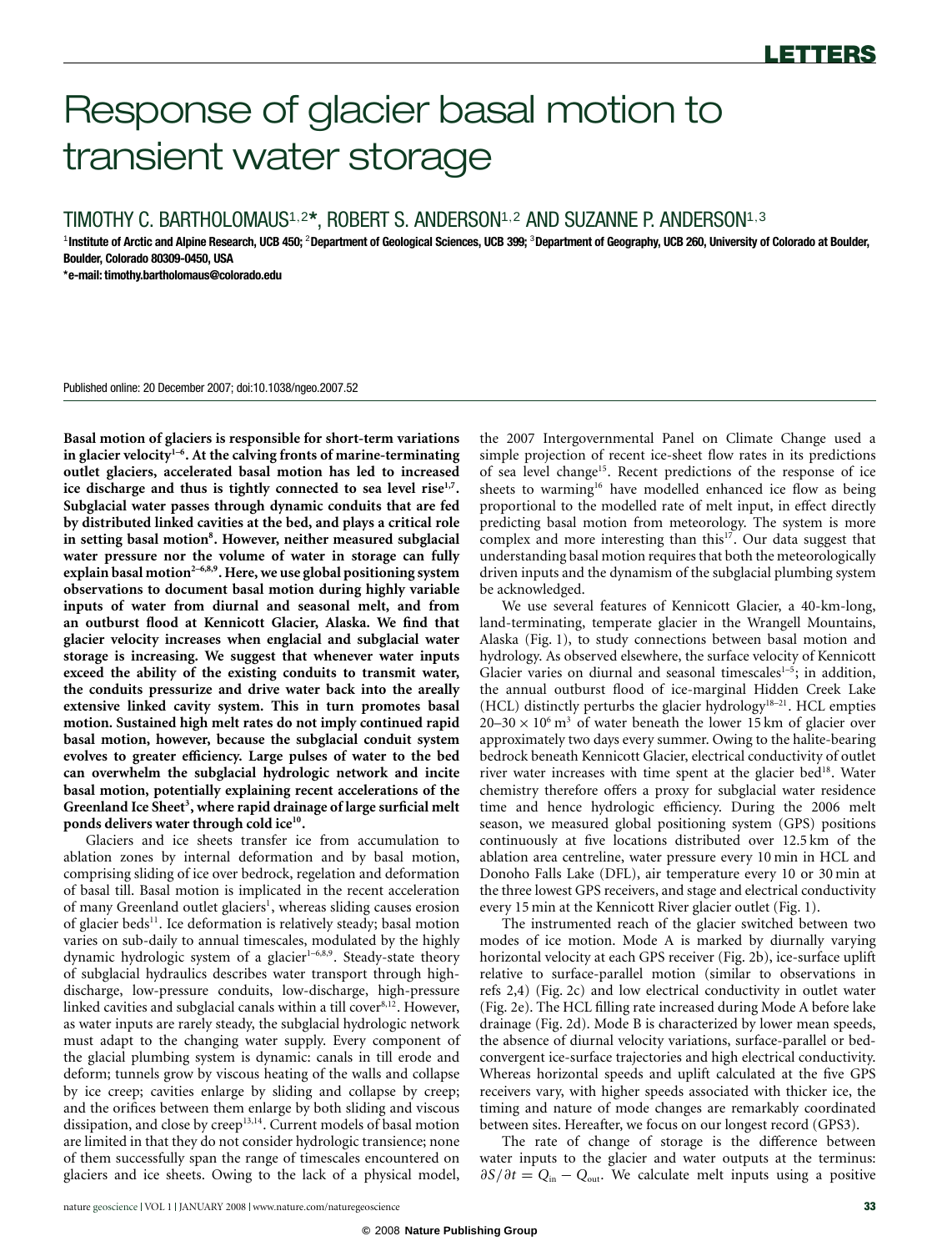## LETTERS



<span id="page-1-0"></span>Figure 1 **Map of Kennicott Glacier showing instrumentation installed in 2006 to document the connection between basal motion and glacier hydrology.** Five GPS receivers document surface ice speeds. One-hour GPS position files were processed statically relative to the fixed base station near McCarthy. Pressure and submersible temperature sensors document levels of four side-glacier lakes and the presence of lakes, respectively. The stage gauge and conductivity probe in the glacier outlet river allow calculation of river discharge and chemistry. Air temperatures logged 0.5–0.7 m above the glacier surface and measured emergence of the GPS support poles constrain calculation of the melt inputs to the glacial hydraulic system. The locations of the towns of McCarthy and Kennecott are represented by a cross-hatch pattern.

degree-day model<sup>[22](#page-4-19)</sup>. Degree-day factors (DDFs), calculated on the basis of ablation and the cumulative air temperature at GPS1–GPS3 over the intervals between ablation measurements, were nearly constant. Using a DDF similar to that deduced from the GPS3 site, and hourly average temperatures from GPS3 [\(Fig.](#page-2-0) [2a](#page-2-0)), adjusted by an adiabatic lapse rate, we calculated melt inputs from the entire Kennicott Glacier watershed. Although others have reported variability of the DDF when used in sub-daily calculations<sup>[23](#page-4-20)</sup>, the integrated daily melt is well constrained by the use of temperatures from on-glacier sites, and the timing of maximum melt rate is probably well captured. We approximate flood discharge from HCL into Kennicott Glacier with a normal-distribution time series<sup>[19](#page-4-21)</sup> constrained by lake volume and drainage timing. Precipitation is measured 4.5 km south-west of the glacier terminus<sup>[24](#page-4-22)</sup>. Discharge from streams draining non-glacial hillslopes does not contribute significantly to the glacier-wide water balance and is therefore not included. The Kennicott River hydrograph (*Q*out, [Fig.](#page-2-0) [2e](#page-2-0)) is constructed from our stage record by assuming logarithmic velocity profiles<sup>[25](#page-4-23)</sup> in channel segments, with channel roughness chosen to match the rating curve developed during the summers of 1999 and 2000<sup>[19](#page-4-21)</sup>. Channel geometry did not change appreciably until the 2006 outburst, the largest in 10 yr, which scoured ∼3 m in the thalweg.

We found that ∂*S*/∂*t* correlates with ice-surface velocity at GPS3 on diurnal, seasonal and outburst-flood timescales [\(Fig.](#page-3-0) [3\)](#page-3-0). Mode A diurnal variations in basal motion are particularly clear in day of year (DOY) 180–184 [\(Fig.](#page-3-0) [3a](#page-3-0)). Peaks in basal speed occur shortly after the time of the greatest rate of increase in the calculated water storage; adding a 2.2 h lag to ∂*S*/∂*t* maximizes the correlation between positive  $\partial S/\partial t$  and ice speed ( $r^2 = 0.64$ ). Two hours is a reasonable time for supraglacial melt to reach the subglacial hydrologic system, given the ∼2.5 km mean travel length to the nearest moulin and a mean supraglacial channel flow speed of 0.5  $\text{m s}^{-1}$ .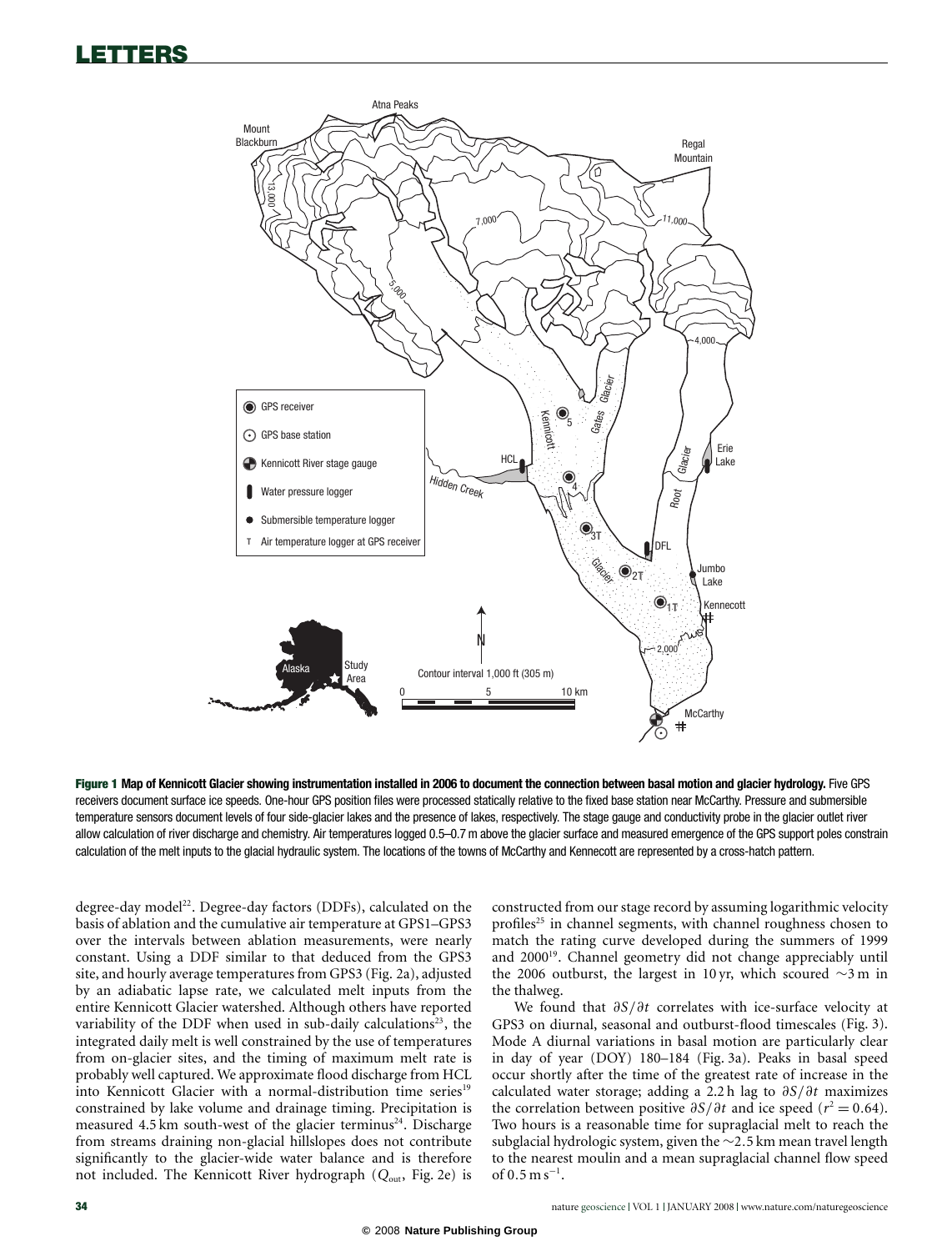

<span id="page-2-0"></span>Figure 2 **Melt season 2006 record of glacier motion and associated meteorological and hydrological histories.** Vertical dashed lines identify two distinct glacier modes, A and B. The period of the HCL outburst flood is shaded light blue. **a**, Half-hour and 24-h averaged air temperatures at GPS3. **b**, Four-hour averaged horizontal ice speeds at each GPS receiver. **c**, Uplift (vertical motion minus the surface-parallel trajectory) at each GPS receiver. **d**, Lake level record at HCL and DFL. The DFL stage is relative to the lake basin floor, whereas the HCL record captures the uppermost 9 m (of ∼100 m) of lake filling and draining. **e**, Kennicott River discharge and electrical conductivity.

On the seasonal timescale, before the HCL flood, periods of positive 24-h mean ∂*S*/∂*t* correspond with Mode A episodes [\(Fig.](#page-3-0) [3b](#page-3-0)), whereas periods of negative ∂*S*/∂*t* correspond with Mode B motion. In contrast, no Mode A basal-motion events occurred after the HCL outburst flood (record not shown). Although GPS base-station malfunction soon after the HCL flood interfered with GPS data processing, average daily speeds are still resolvable and remained at or below the pre-flood Mode B average speeds at all five receivers. After the HCL flood, the electrical conductivity of the outlet river was more stable, at a level intermediate between its Mode A lows and Mode B highs.

The abrupt outburst of HCL represents a third type of transient event [\(Fig.](#page-3-0) [3c](#page-3-0)). The ice-marginal DFL and Jumbo Lake basins [\(Fig.](#page-1-0) [1\)](#page-1-0) along the flood path—empty at flood initiation— filled with water during this period of maximum water storage<sup>[19](#page-4-21)</sup> [\(Fig.](#page-2-0) [2d](#page-2-0)). Again, the greatest basal speeds coincide with the greatest

∂*S*/∂*t*: the rapid rate of increase in water storage between DOY 185.3 and 186.5, driven by HCL drainage into the glacier, correlates remarkably well ( $r^2 = 0.67$ ) with basal speeds nearly sixfold above non-flood maxima.

We suggest a transient hydrology–basal-motion cycle as follows. Surface water is delivered through moulins and fractures to the subglacial, arborescent conduit system<sup>[8](#page-4-3)[,26](#page-4-24)</sup>. When inputs are greater than conduits can transmit, the conduits pressurize relative to the linked cavity system. The resulting pressure gradient—opposite to that of the steady condition<sup>[8](#page-4-3)</sup>—drives some water out of conduits and into the linked cavity system and any basal till. Water that emerges at the glacier terminus has low electrical conductivity because it has passed quickly through conduits while drainage from the linked cavity system is blocked. The water flux from conduits increases the pressure within cavities, temporarily backing water up into available voids within the glacier<sup>[26](#page-4-24)</sup>. This rise in stored englacial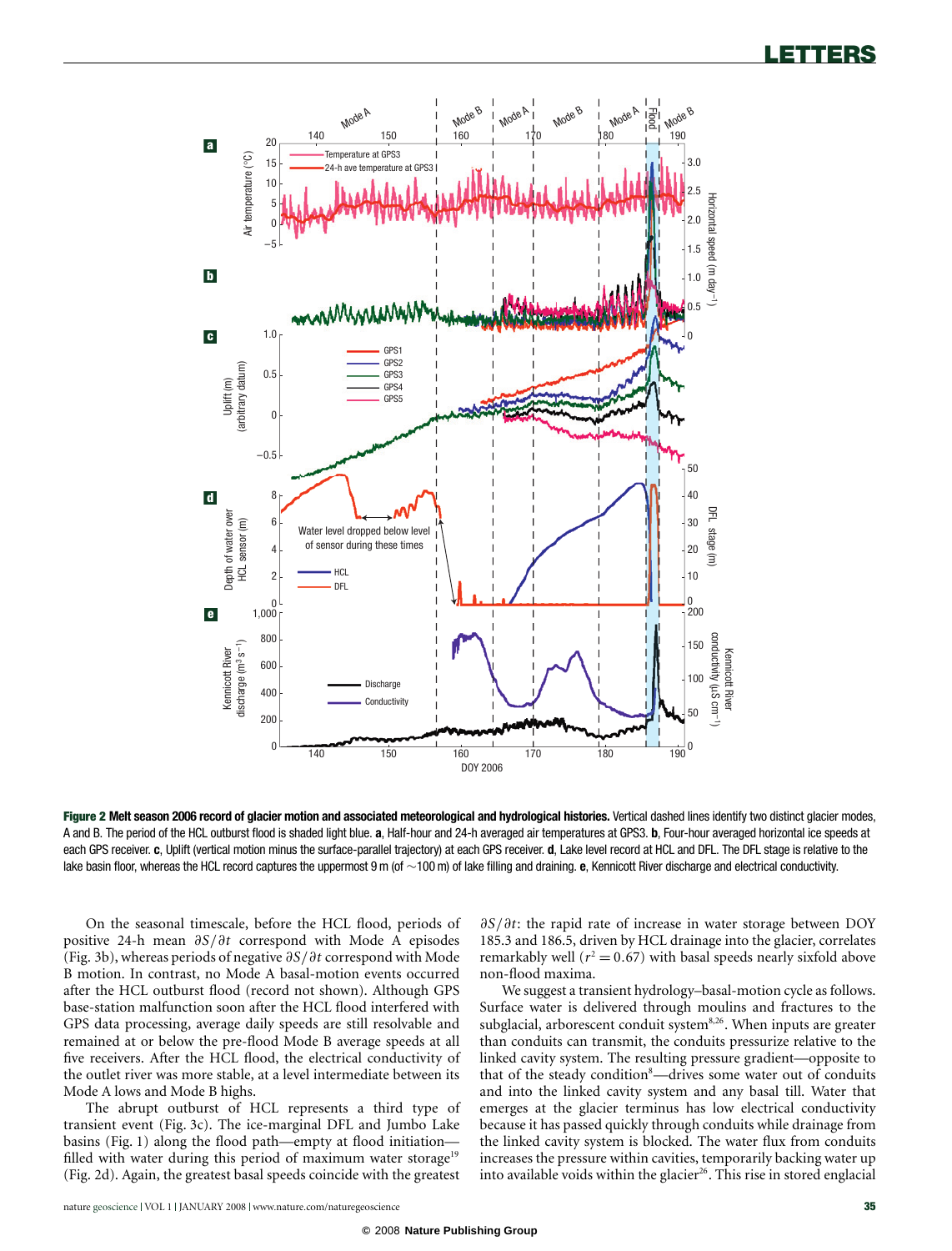LETTERS



<span id="page-3-0"></span>Figure 3 **Rate of change of water storage (**∂**S**/∂**t ) and ice speed at GPS3. a**–**c**, For diurnal (**a**), seasonal (**b**) and outburst-flood (**c**) timescales. Horizontal ice speed is normalized onto [0, 1] by first subtracting the minimum value over the chosen time interval, then dividing by the maximum value. Rate of change of storage is normalized to lie within [−1,1] by dividing by the maximum of ∂S/∂t in the interval, thereby preserving the sign of the change. In **b**, the 24 h running averaging of ∂S/∂t smoothes diurnal fluctuations from the storage record. At each timescale, sliding coincides with times of increasing water storage,  $\partial S/\partial t > 0$ .

water increases the pressure head at the bed, which reduces the effective pressure at the bed and promotes basal motion<sup>[2,](#page-4-4)[4](#page-4-18)-6,[9](#page-4-5)</sup>. In the absence of continued high water supply, as might occur in the winter, any enlargement of cavities by sliding would reduce englacial water pressure and serve as a negative feedback.

Eventually, the conduit system recovers its ability to transmit the water supplied to it, either by increases in the size of conduits due to frictional melting of walls, or by a drop in the rate of water input. As the backpressure dissipates, water in the linked cavity system will once again drain towards the conduits, and outlet water will exhibit higher electrical conductivity, reflecting its greater residence time at the bed<sup>[18](#page-4-16)</sup>. As subglacial water moves from the linked cavity system towards the conduits, englacial water is drawn down, reducing the pressure in the areally extensive linked cavity system, which in turn reduces the rate of basal motion<sup>[2](#page-4-4)[,9](#page-4-5)</sup>. Collapse of cavity and conduit roofs $27$  due to ice creep towards these low-pressure sites then re-primes the glacier system for another basal-motion cycle.

This link between transient increases in storage and/or water inputs and basal motion is suggested on other alpine glaciers<sup>[4](#page-4-18)</sup> and ice sheets<sup>[3](#page-4-6)</sup>, and is associated with rapid drainage of other ice-dammed lakes<sup>[6,](#page-4-1)[28](#page-4-26)</sup>. The few data available from the ablation area of the Greenland Ice Sheet (Fig. 3 of ref. [3\)](#page-4-6) imply that average ice speeds are correlated with average melt production, although evidence to the contrary also exists<sup>[29](#page-4-27)</sup>. We note that in these studies the temporal resolution of the data (typically weeks) is likely to have missed the individual episodes of enhanced basal motion that illuminate the physical processes involved.

Although the melt inputs can perhaps be both documented and modelled in response to climate change scenarios<sup>[16](#page-4-13)</sup>, our data indicate that it is inadequate, especially on the short timescales over which basal motion increases, to model the system as responding to water inputs alone; basal motion is not a state variable simply slaved to climate. For instance, drainage of water from the system, dependent on the spatial and temporal evolution of the conduit and cavity systems, must be considered to quantify the rate of change in water storage and thus sliding speed (as in ref. [13\)](#page-4-10). Yet, on marine-terminating glaciers and outlet glaciers of the great ice sheets, water outputs cannot be directly measured, preventing quantitative documentation of the evolution of storage.

Subglacial hydraulic systems are rarely, if ever, in steady state. Models that make this assumption will misrepresent a critical component of ice dynamics. We argue that basal motion increases when subglacial hydraulic efficiency is insufficient to handle the water inputs. This hydraulic efficiency is dynamic: it declines when conduits and cavities collapse and re-establish flow restrictions that backpressure the system when faced with renewed high meltwater input. The lack of high correlation between ∂*S*/∂*t* and surface speed at GPS3 between DOY 157 and 170 is probably the result of such dynamism in the subglacial hydraulic network. One explanation for the lack of diurnal basal-motion response at GPS3 in this period is that an efficient conduit extending to at least GPS3 drained the lower glacier; the high electrical conductivity in this period supports this view. This conduit may not have extended to GPS3 until about DOY 155, reflecting the yearly up-glacier insertion of glacial conduit systems<sup>[13](#page-4-10)</sup>. The conduit would then have collapsed significantly during the extended period of low melt input from DOY 172–179, priming the system for significant diurnal response to renewed high melt rates after DOY 180.

Theoretically, the timescale for collapse is the inverse of the ice thickness cubed when the water pressure is low<sup>[27](#page-4-25)</sup>. On 150-mthick Bench Glacier, the time needed for cavities to collapse to